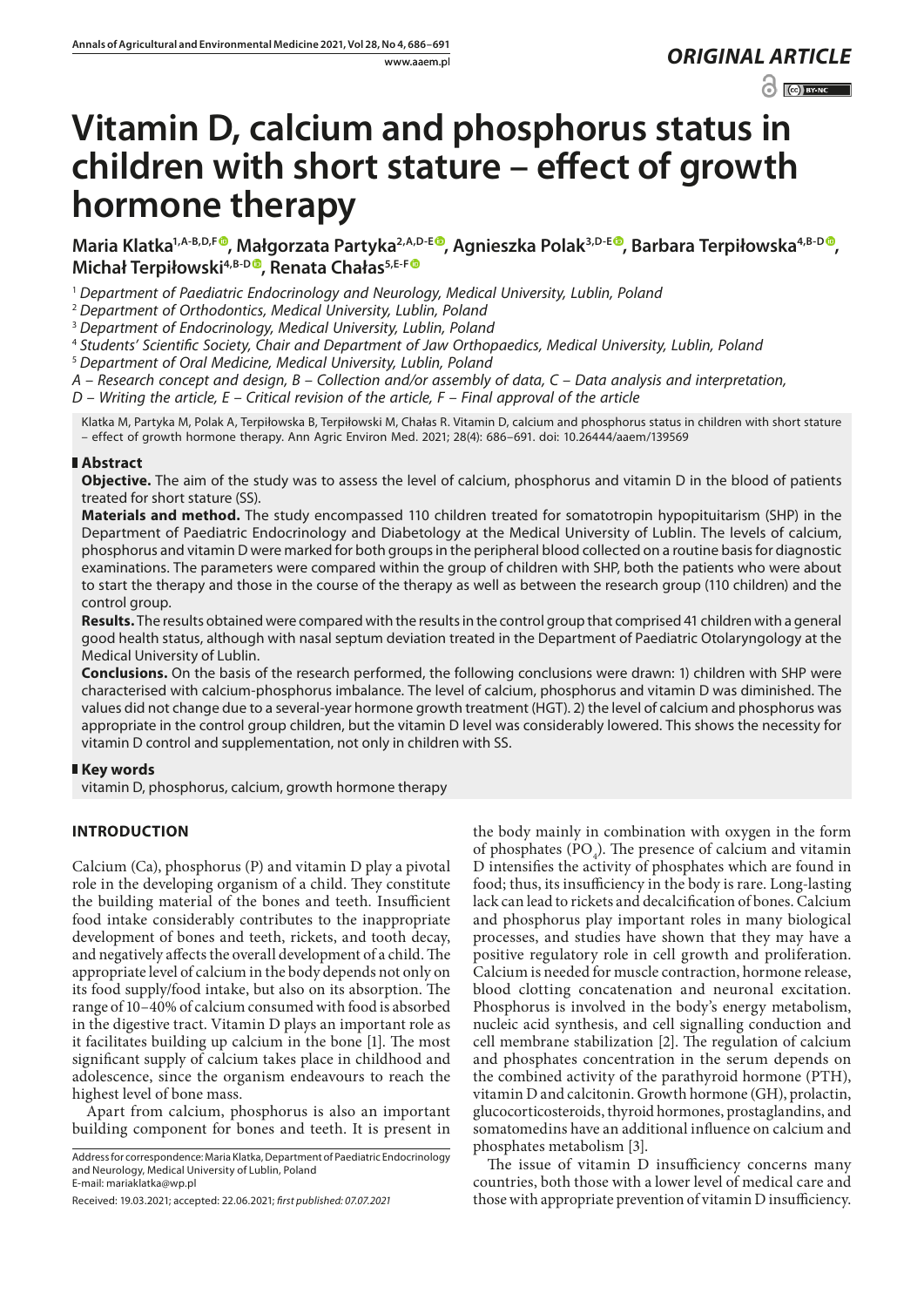Maria Klatka, Małgorzata Partyka, Agnieszka Polak, Barbara Terpiłowska, Michał Terpiłowski, Renata Chałas . Vitamin D, calcium and phosphorus status in children…

The earliest prodrome of its shortage occurs at the age of two and during puberty [4]. Vitamin  $D_3$  which is produced in the integumentary system due to the sun's rays, is a provitamin that activates itself after a two-step process taking part in the body [5]. The first part of the process, called hydroxylation, takes place in the liver on carbon-25 to yield 25-hydroxyvitamin D 25(OH)D<sub>2</sub> which is carried to the blood circulation [6]. The other step of hydroxylation takes place in the kidneys on carbon-1 under the influence of 1 alphahydroxylase to active hormone  $1,25(OH)$ <sub>2</sub> D representing the characteristic activity of vitamin D [7]. Hydroxylation in the kidneys is controlled by PTH, Ca and P, as well as other hormones. Vitamin D receptors (VDR) participate in the activity of vitamin D and they act like transcription factors. The receptor mechanism enables vitamin D to regulate mineral homeostasis in the organism. Due to vitamin  $1,25(OH)$ , D, the absorption of calcium and phosphorus in the intestines is possible, though it is less dependent on the vitamin in the case of phosphorus than calcium. If there is vitamin D deficiency, the absorption of calcium is considerably greater than that of phosphorus. Vitamin 1,25( $OH$ )<sub>2</sub> D affects the proliferation of healthy and cancerous tissue. It has an immunomodulating function which has been confirmed by long-term clinical observation of children with vitamin D deficiency who more frequently contracted many infections [8].

#### **Short stature (SS) – disorders of height and development.**

The process of growth relies on increasing the measurements and development of organs that leads to the change of body proportions, from those typical for children to those typical for adults. The order of growth stages is genetically determined and each takes places after the completion of the previous one. The secretion of growth hormone (GH) by the pituitary is pulsating, and the frequency as well as intensity of the impulses depend on age and gender. Physiological impulses affecting GH secretion include, among others, hunger, physical effort, sleep and stress. During sleep, the pituitary releases around 70% of the twenty-four-hour amount of hormone. Somatotropin influences tissues to stimulate harmonious growth of all organs [9].

Therefore3, SS is defined as body height below the 3rd percentile on a percentile grid, or below 2 standard deviations (-2SD) from the mean for a particular population. The problem involves roughly 3% of children [10].

GH is known to affect body composition, bone mineralization, as well as lipid and glucose metabolism. The condition of GH deficiency (GHD) has been accepted as a definite syndrome, and the clinical and biochemical abnormalities in GHD patients are also well known. They involve mainly the cardiovascular system, lipid metabolism, body composition, mineral metabolism, and quality of life [11,12].

Growth rate depends on absorption of nutrients. Inappropriate intake of many nutrients, including calcium, phosphorus and vitamin D, can negatively influence the mineralisation and growth of bones [13]. There is a great deal of concern regarding calcium, phosphorus and vitamin D intake, as well as biochemical changes in children and adolescents, which resulted in the current investigate into the levels of calcium, phosphorus and vitamin D during growth. Calcium has a major role in the development and maintenance of peak bone mass during childhood and adolescence, as well as in the subsequent prevention of osteoporosis. Calcium

absorption and bone calcium accretion are affected by dietary calcium and vitamin D status. The former can be assessed by dietary history and the latter by the serum concentration of 25  $(0H)D$ , [14]. Phosphorus is found in food; thus, its insufficiency in the body is rare. Long-lasting lack can lead to rickets, decalcification of the bones and growth disorders [2].

#### **OBJECTIVE**

The aim of the study was assessment of the calcium, phosphorus and vitamin D levels in the blood of patients diagnosed and treated for short stature (SS) in the Department of Endocrinology and Paediatric Diabetology at the Medical University of Lublin, compared with a control group.

#### **MATERIALS AND METHOD**

**Characteristics of the research and control groups.** The study encompassed 110 children (27 girls and 83 boys) with somatotropinic hypopituitarism (SHP), hospitalized in the Department of Paediatric Endocrinology and Diabetology at the Medical University of Lublin.

A total of 47 children (43%), who had their GH treatment initiated (SHP group was about to start the treatment), and 63 children (57%), who had been treated for 2–3 years (SHP group in the course of the treatment) constituted the research sample. Selected parameters were assessed in both groups.

The control group consisted of 41 children with nasal septum deviation, also hospitalized in the Department of Paediatric Otolaryngology at the Medical University of Lublin. In the group of patients with SS, the mean calendar age was 13 years, with a standard deviation of 2 years and 6 months. In the control group, the mean calendar age was 11 years and 5 months, with a standard deviation of 2 years and 5 months. The same parameters were assessed in the control group.

The research was approved by the Bioethics Committee at the Medical University of Lublin (No. KE-0254/216/2015).

**Research methods.** The levels of calcium, phosphorus and vitamin D in the group of children with SS and the control group were assessed in the peripheral blood collected on a routine basis for diagnostic examinations. The assessment of calcium concentration was performed with an analyzer Arsenawo III in the Laboratory of Medical Analyses ALAB of the Independent Public Clinical Hospital No. 4 in Lublin. Phosphorus concentration was determined by means of the spectrophotometric method with ammon molibdenite with sulphuric acid in the Laboratory of Medical Analyses ALAB of the Independent Public Clinic Hospital No. 4 in Lublin. The total concentration of  $25(OH)$  D<sub>2</sub> was determined with the Cobas 411 Analyzer by Roche Diagnostic in the Laboratory of Medical Analyses ALAB of the Independent Public Clinical Hospital No. 4 in Lublin.

**Statistical analysis.** The research results were introduced into the spreadsheet Microsoft Excel 2010. The statistical analysis was conducted using Statistica 10 (Statsoft Inc., USA).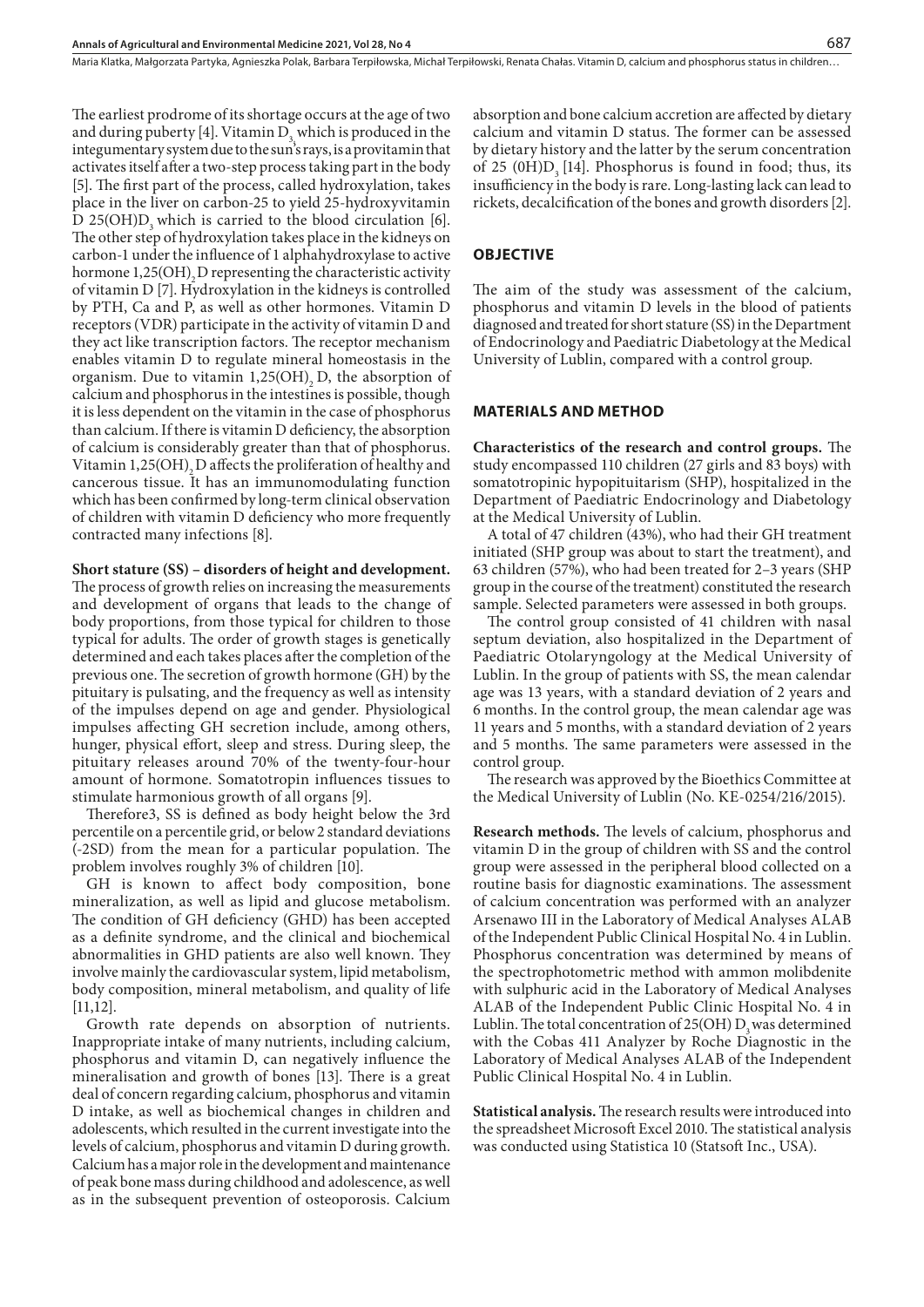Maria Klatka, Małgorzata Partyka, Agnieszka Polak, Barbara Terpiłowska, Michał Terpiłowski, Renata Chałas, Vitamin D, calcium and phosphorus status in children...

#### **RESULTS OF LABORATORY EXAMINATIONS**

**Calcium level.** The normal range for the blood calcium level in children above 1 year of age is 8.4–10.4 mg/dl (2.20–2.78 mmol/l) [15]. In the control group, the mean level of calcium was 8.92 mg/dl with a standard deviation of 1.63; median – 9.30. In the control group, 32 patients (82%) had their calcium level within the normal limits, but in 7 patients (18%), the level of calcium was below the norm. The range of confidence interval for the mean was 8.39–9.45. Student's t-test for the mean value did not show that the level of calcium was significantly lower than the minimum limit.

In the group of patients with SS, the mean value of calcium was 2.46 mg/dl  $\pm$ 0.11; median value – 2.46. In the group of patients with SS, 108 patients (100%) had the level of calcium below the minimum limit. The range of confidence interval for the mean value was 2.44–2.48. Student's t test for the mean value showed that the level of calcium was significantly lower than the minimum limit  $(p=0.000)$ .

**Phosphorus level.** The normal range for blood phosphorus level in children above 1 year of age is 3.4–6.2 mg/dl (1,10–2,0mmol/l) [16]. In the control group, the mean level of phosphorus was 4.12 mg/dl  $\pm$ 0.89; median – 4.30.

In the control group, 34 patients (87%) had their phosphorus level within the normal range, but in 5 patients (13%), the level of phosphorus was below the norm. The range of confidence interval for the mean was 3.84–4.41. Student's t-test for the mean value did not show that the level of phosphorus was significantly lower than the minimum limit.

Level of vitamin D (25(OH)D<sub>3</sub>). The normal range for blood Vitamin D level is 30–80 ng/dl [17]. In the control group, the mean level of vitamin D was 16.75 ng/dl ±6.16; median was 16.30. In the control group, 2 patients (5%) had their vitamin D level within the normal range, but in 35 patients (95%), the level of phosphorus was below the norm. The range of confidence interval for the mean was 14.69–18.80. Student's t-test for the mean value showed that the level of vitamin D was significantly lower than the minimum limit ( $p=0.000$ ).

In the group of patients with SS, the mean level of vitamin D was  $25.67$  ng/ml  $\pm 10.32$ ; median – 24.90. In the group of patients with SS, 31 patients (29%) had their vitamin D level within normal limits and 76 patients (71%) had vitamin D level below the minimum limit. The range of confidence interval for the mean was 23.70–27.65. Student's t-test for the mean value showed that the level of vitamin D was significantly lower than the minimum limit ( $p = 0.000$ ).

Significant differences in the level of calcium, phosphorus and vitamin D were found between the control group and the group of patients with SS. The level of calcium and phosphorus in patients with SS was significantly lower than the level of calcium and phosphorus in the control group (p=0.000) (Fig. 1, Fig. 2). Differences in mean values were 6.46 and 2.58, respectively. The level of vitamin D in patients with SS was significantly higher than the vitamin level in the controls (p=0.000). The difference in mean values was 8.92 (Fig. 3).

**Level of calcium, phosphorus and vitamin D in patients with SS, according to the stage of treatment.** In the group of patients with SS, no statistically significant differences were found in the mean level of calcium, phosphorus and



**Figure 1.** Mean and standard error of calcium level in the control group and group of patients with SS (p=0.000)







**Figure 3.** Mean value and standard error of the level of vitamin D in the control group and the group of patients with SS (p=0.000)

vitamin D dependent on the stage of treatment (in all cases p>0.05). Detailed values of the mean and standard deviation for each group are shown in Table 1.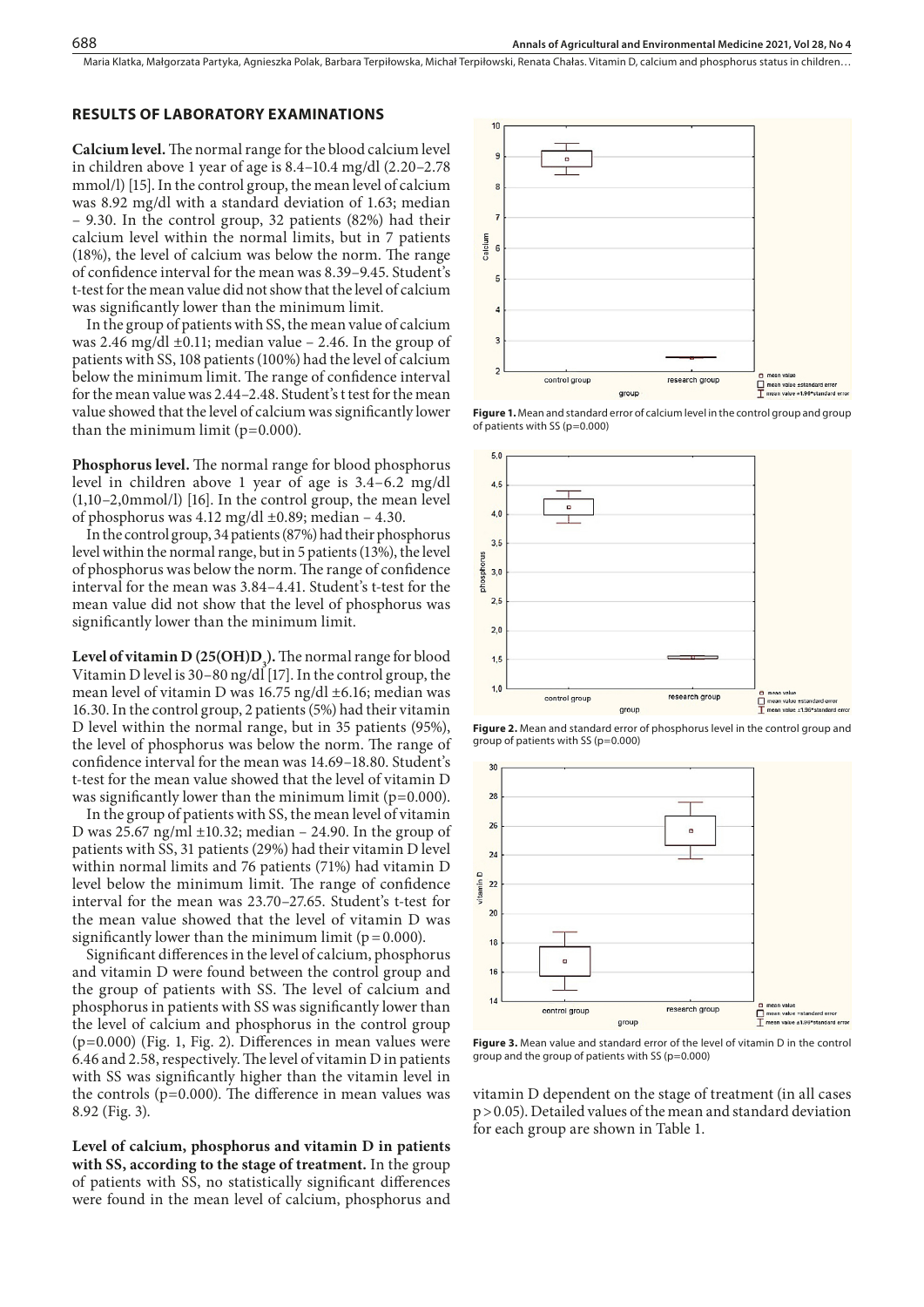**Table 1.** Mean values and standard deviation of the level of calcium, phosphorus and vitamin D in the group of patients with SS, dependent on the stage of treatment

|            | Stages of treatment            |                              |
|------------|--------------------------------|------------------------------|
| Parameter  | SHP in the course of treatment | SHP about to start treatment |
| Calcium    | $2.46 \pm 0.13$ mmol/l         | $2.49 \pm 0.09$ mmol/l       |
| Phosphorus | $1.53 \pm 0.22$ mmol/l         | $1.56 \pm 0.13$ mmol/l       |
| Vitamin D  | $26.42 \pm 11.42$ ng/dl        | $24.01 \pm 9.42$ ng/dl       |

#### **DISCUSSION**

Human development is a complex mechanism dependent on genetic, environmental, nutritional and hormonal factors. The main hormone involved in growth at all stages of development is growth hormone (GH),and its mediator, insulin-like growth factor 1 (IGF-1). Vitamin D, on the other hand, is involved in the processes of bone growth and mineralization by regulating calcium and phosphorus metabolism. Nevertheless, no scientific study has yet made it clear how they interact, especially as a dysfunction where one affects the other, even though numerous biochemical and clinical studies support a close relationship [18].

Vitamin D is a steroid playing a crucial role in the regulation of calcium and phosphorus levels in the organism that affects the appropriate development and density of the bones, as well as the condition of the teeth [19]. Significant differences in the level of calcium, phosphorus and vitamin D were found between the control group and the group of patients with SS. The level of calcium and phosphorus in patients with SS was significantly lower than the level of calcium and phosphorus in the control group  $(p=0.000)$ . Differences in mean values were 6.46 and 2.58, respectively. The level of vitamin D in patients with SS was significantly higher than the vitamin level in the controls (p=0.000). The difference in mean values was 8.92.

Rickets, both vitamin D dependent and vitamin D resistant, constitutes a genetically conditioned metabolic disorder in children. In the research by Gordom et al. [20], vitamin D deficiency was present in many US adolescents in an urban clinic-based sample. Research by Ross found that the prevalence of vitamin D deficiency was highest in African-American teenagers during winter, although the problem seemed to be common across genders, seasons, and ethnicity [1]. Żak et al. [21] researched 120 children and youths aged 7–21 years treated for SHP, in which the assessment of blood calcium and phosphates concentration was carried out. The mean values remained within normal limits before treatment and did not differ, namely, statistically significant after the introduction of hormonal therapy: calcium 9.1+/-0.2 mg/dl vs. 10.11+/-0.57mg/dl, phosphorus 4.38+/-0.45mg/dl vs. 4.53+/-0.55mg/dl). Minghui et al. [2] described a positive correlation between IGF-1 and serum calcium, and a non-linear relationship between IGF-1and serum phosphorus by adjusting for potential confounding factors in children and adolescents with short stature. This finding suggests that serum calcium and phosphorus levels in children and adolescents with short stature may affect IGF-1 concentrations. Calcium is a crucial mineral component in the organism, 99% of its systemic quota is localised, along with phosphorus in the bones, in the form of hydroxyapatite.

Studies by Sun et al. [22] demonstrated that in Chinese children and adolescents with short stature, circulating calcium and phosphorus concentrations may be associated with the regulation of IGF-1 levels, and this relationship merits further investigation. Khadilkar et al. [23] proved that calcium and vitamin D supplementation has a positive influence on an increase in bone minerals in children with SHP who were treated with GH. The levels of calcium, phosphorus and vitamin D were found to change, dependent on the stage of GHT. Statistical analysis showed that it does not change in the course of the treatment (in all the cases p>0.05). The research results obtained in the control group seem to be worrying since blood vitamin D level was considerably lowered in the children compared to the normal range of 14.69- 18.80 ng/ml (norm 30- 80 ng/ml). Dura- Trave et al [24] noticed that GH treatment, at least during the first 2 years, does not modify the vitamin D levels. Vitamin D deficiency could condition the response to GH therapy so vitamin D monitoring should be considered as part of the routine evaluation of children with GH treatment.

Although the correlation between vitamin D and growth hormone (GH)-insulin-like growth factor 1 (IGF1) axis is documented, to-date, few and conflicting studies have prospectively analyzed vitamin D before and after GH treatment. The aim of Ciresi's research was to evaluate how the condition of GH deficiency (GHD) or GH treatment influences vitamin D in children. They obtained similar results; their research demonstrated a very high prevalence of hypovitaminosis D in Sicilian GHD children, with an improvement after 12 months of GH treatment. Vitamin D assessment should therefore be considered routinely in GHD children both at diagnosis and during the follow-up [25].

The results of studies by Savanelli et al. indicate more frequent occurrence of vitamin D deficiency in patients with SHP than in healthy people [26]. Karczmarewicz et al., analyzing the studies conducted to-date in various age groups in the population of children in Poland, investigated whether children suffering from SHP are at risk of vitamin D deficiency, in the same way as healthy children [27]. Rasha Tarif Hamza et al. in their studies found that hypovitaminosis D is common in children with GHD, and improved significantly 1 year after GH therapy. The authors agree that  $25(OH)D_3$  should be assessed in children with GHD at diagnosis and during follow-up [28].

There are significant differences in the recommendations for optimal vitamin D concentration. Veugelers et al. [29] took a dual approach to answer this question: 1) they collected 108 published estimates of vitamin D supplementation and vitamin D status, and 2) analyzed 13,987 observations of programme participants. An aggregation of the published data showed that 2909 IU vitamin D per day are needed for a serum 25-hydroxyvitamin D (25(OH)D<sub>3</sub>) concentration of 50 nmol / L, or greater in 97.5% of healthy subjects. For normal weight, overweight and obese participants, the figures were 3,094, 4,450, and 7,248 IU, respectively. These supplementation doses would also result in 2.5% normal weight, overweight and obesity with  $25(OH)D<sub>3</sub>$  concentrations above 210, 200, and 214 nmol / L, respectively. As these concentrations are high, a risk minimization approach for both low and high concentrations appears desirable. With this approach, it was estimated, for example, that doses of 1,885, 2,802, and 6,235 IU per day are required for normal weight, overweight and obese people, respectively, to achieve the natural 25(OH)D<sub>3</sub>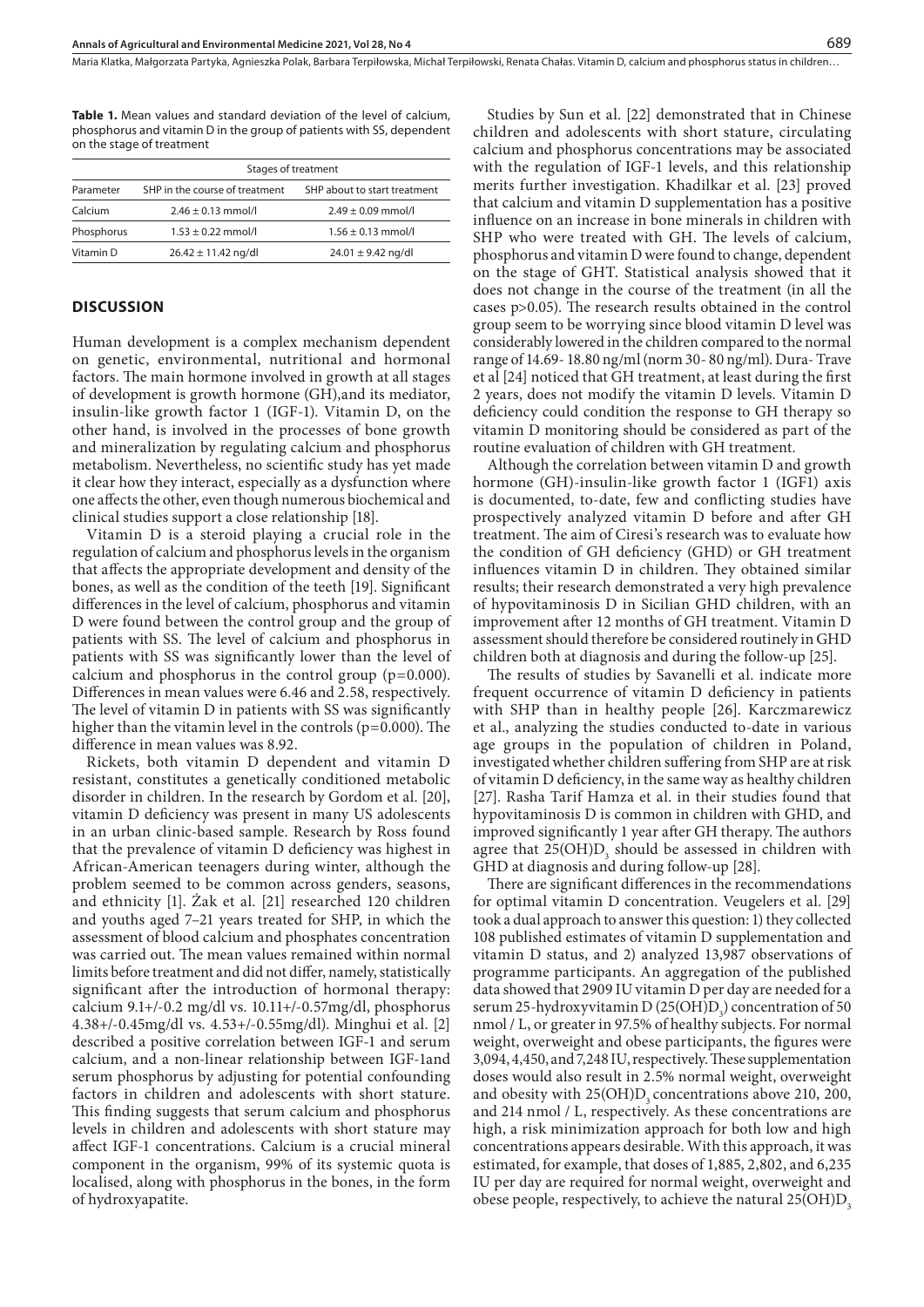Maria Klatka, Małgorzata Partyka, Agnieszka Polak, Barbara Terpiłowska, Michał Terpiłowski, Renata Chałas, Vitamin D, calcium and phosphorus status in children...

concentration (defined as 58–171 nmol / L). Overall, the wide variability in  $25(OH)D_3$  concentrations makes the RDA for vitamin D neither desirable nor feasible. Paramouti et al. [30] report that the difference in the American Institute of Medicine's recommendations and the American Endocrine Society's Practice Guidelines reflect different goals and views on the current evidence. Significant gaps still exist in the literature and research into vitamin D treatment is needed to evaluate changes in outcomes at different 25 (OH) D levels.

The problem of vitamin D deficiency occurs in many countries, both those with a relatively low quality of medical care and those with appropriate prevention of vitamin D deficiency [31, 32]. Surprisingly, there are many research reports on commonly-known hypovitaminosis of vitamin D also in people well-exposed to the sun because of their place of residence [33, 34]. This unexpected phenomenon is explained by a change of lifestyle. Nowadays, the period of sun exposure in children has been considerably lowered.

Vitamin D deficiency resulting from reduced activation of the acquired immune system can lead to, among other things, disorders of the immune system such as diabetes type 1, asthma, rheumatoid arthritis and multiple sclerosis [35, 36, 37, 38]. Neoplasms, blood vessel disorders, diabetes type 2, obesity and hypertension [39, 40] are increasingly more frequently attributed to, among other things, an insufficient level of vitamin D in the body. Based on the results of the authors' own research and that of many other researchers, the assessment of blood vitamin D level, and if necessary its supplementation, are of great significance in the era of vitamin D deficiency [41].

#### **CONCLUSIONS**

On the basis of the aforementioned research, the following conclusions were drawn:

- 1. Children with SHP are characterised by calcium and phosphorus imbalance. The levels of calcium, phosphorus and vitamin D were lowered and did not change due to several-year GHT.
- 2.The levels of calcium and phosphorus were appropriate in children from the control group; however, vitamin D level was considerably lowered. This shows the necessity for controlling the blood vitamin D level and possible supplementation, not only in children with SS.

#### **REFERENCES**

- 1. Ross AC. Institute of Medicine (U.S), eds. Dietary Reference Intake: Calcium, Vitamin D. Washington, DC: National Academies Press; 2011.
- 2. Minghui S, Wenhua Y, Qianqian Z, Baolan J, Bo B, Mei Z. Association between serum calcium and phosphorus levels and insulin-like growth factor-1 in chinese children and adolescents with short stature. Int J Gen Med. 2020; 13: 1168–1173. https://doi.org/10.2147/ijgm.s276261
- 3. Calvo MS, Uribarri J. Public health impact of dietary phosphorus excess on bone and cardiovascular health in the general population. Am J Clin Nutr. 2013; 98(1): 6–15. https://doi.org/10.3945/ajcn.112.053934
- 4. Kołłątaj W, Kołłątaj B, Klatka M, Wrzołek K, Krzewska A. Witamina D – rekomendacje czy też konieczność indywidualizacji dawek? Endokrynol Pediatr. 2015; 14.1.50: 11–21. https://doi.org/10.18544/ ep-01.14.01.1506
- 5. Hoel DG, Berwick M, de Gruijl FR, et al. The risks and benefits of sun exposure 2016. Dermatoendocrinol. 2016; 8: e1248325. https://doi.org /10.1080/19381980.2016.1248325
- 6. Theodoratou E, Tzoulaki I, Zgaga L,Ioannidis JPA. Vitamin D and multiple health outcomes: umbrella review of systematic reviews and meta-analyses of observational studies and randomised trials. BMJ. 2014; 348. https://doi.org/10.1136/bmj.g2035
- 7. Zempleni J, Rucker RB, Suttie JW, Mc Cormick DB, editors. Handbook of Vitamins, 4th Edition. CDC Press Taylor & Francis Group; 2007.
- 8. Autier P, Boniol M, Pizot C, Mullie P. Vitamin D status and ill health: a systematic review. Lancet Diabetes Endocrinol. 2014; 2: 76–89. https:// doi.org/10.1016/s2213-8587(13)70165-7
- 9. Garganta, Melissa D, Bremer AA. Clinical dilemmas in evaluating the short child. Pediatrics Annals. 2014; 43: 321–327. https://doi. org/10.3928/00904481-20140723-11
- 10. Sultan M, Afzal M, Qureshi SM. Etiology of short stature in children. J Coll Physicians Surg Pak. 2008; 8: 493–497. http://dx.doi. org/10.18203/2349-3291.ijcp20200110
- 11. Matsumoto R, Masafumi K, Soji K, Hidenori F, Genzo J, et al. Factors correlated with serum insulin-like growth factors-I levels in health check-up subjects. Growth Hormone & IGF Research. 2018; 40: 55–60. https://doi.org/10.1016/j.ghir.2018.01.003
- 12. Oświęcimska J, Roczniak W, Mikołajczak A, Szymlak A. Niedobór hormonu wzrostu u dzieci i młodych dorosłych. Adv Hyg Exp Med Hig Med Dośw. 2016, 70.
- 13. AL Bueno, MA Czepielewski, Raimundo FV. Calcium and vitamin D intake and biochemical tests in short-stature children and adolescents. Eur J Clin Nutrit. 2010; 64: 1296–1301.
- 14. Weaver CM, McCabe LD, Braun M, Martin BR, DiMeglio LA, Peacock M. Vitamin D status and calcium metabolism in adolescent black and white girls on a range of controlled calcium intakes. J Clin Endocrinol Metab. 2008; 93: 3907–3914.
- 15. Bauer DC. Calcium supplements and fracture prevention. New Engl J Med. 2014; 370.4: 387–388. doi: 10.1056/NEJMc1314100
- 16. Dembińska-Knieć A, Naksalski J. Diagnostyka laboratoryjna z elementami biochemii klinicznej. Edra; 2017.
- 17. Rusińska A, et al. Zasady suplementacji i leczenia witaminą D nowelizacja 2018. Postępy Neonatol. 2018; 24/1: 1–24. https://doi. org/10.31350/postepyneonatologii/2018/1/pn201800
- 18. Esposito S, Leonardi A, Lanciotti L, Cofini M, Muzi G, Penta L. Vitamin D and growth hormone in children: a review of the current scientific knowledge. J Transl Med. 2019; 17(1): 87. https://doi.org/10.1186/s12967- 019-1840-4
- 19. Rodakowska E, Wilczynska-Borawska M, Baginska J, et al. Epidemiological analysis of dental caries in 12-year-old children residing in urban and rural settings in the Podlaskie region of northeastern Poland. Ann Agric Environ Med. 2013; 20: 325–8.
- 20. Gordom CM, De Peter KC, Feldman HA, Grace E, Emans J. Prevalence of vitamin D deficiency among healthy adolescents. Arch. Pediatr Adolesc Med. 2004; 158(6): 531–537. https://doi.org/10.1001/archpedi.158.6.531
- 21. Żak T, Basiak A, Zubkiewicz-Kucharska A, Noczyńska A. Ocena szybkości wzrastania i gospodarki wapniowo-fosforanowej, gęstości mineralnej kości oraz zmiana składu ciała u dzieci z somatotropinową niedoczynnością przysadki w pierwszym roku leczenia rekombinowanym ludzkim hormonem wzrostu(rhGH). Pediatr Endocrinol Diabetol Metab. 2010; 16(1): 39–43. Urban & Partner, 2010.
- 22. Sun M, Yan W, Zhao Q, Ji B, Ban B, Zhang M. Association between serum calcium and phosphorus levels and insulin-like growth factor-1 in chinese children and adolescents with short stature. Int J Gen Med. 2020; 13: 1168–1173. https://doi.org/10.2147/ijgm.s276261
- 23. Khadilkar V, Ekbote V, Chiplonkar S, Khadilkar A. Bone mineral content in growth hormone deficient children treated with growth hormone after withdrawal of 1 year of supplementation with calcium, vitamin D and zinc. Int J Pediatr Endocrinol. 2015; 1: 1–1. https://doi. org/10.1007/s12020-015-0582-1
- 24. Durá-Travé T, Gallinas-Victoriano F, Moreno-González P, Urretavizcaya-Martinez M, Berrade-Zubiri S, Chueca-Guindulain MJ. Vitamin D status and response to growth hormone treatment in prepubertal children with growth hormone deficiency. J Endocrinol Invest. 2020; 43(10): 1485–1492. https://doi.org/10.1007/s40618-020- 01227-3
- 25. Ciresi A, Cicciò F, Giordano C. High prevalence of hypovitaminosis D in Sicilian children affected by growth hormone deficiency and its improvement after 12 months of replacement treatment. J Endocrinol Invest. 2014; 37(7): 631–8. https://doi.org/10.1007/s40618-014-0084-7
- 26. Savanelli MC, Scarano E, Muscogiuri G, Barrea L, Vuolo L, et al. Cardiovascular risk in adult hypopituitaric patients with growth hormone deficiency: is there a role for vitamin D? Endocrine. 2016; 52: 111–119. https://doi.org/10.1007/s12020-015-0779-3